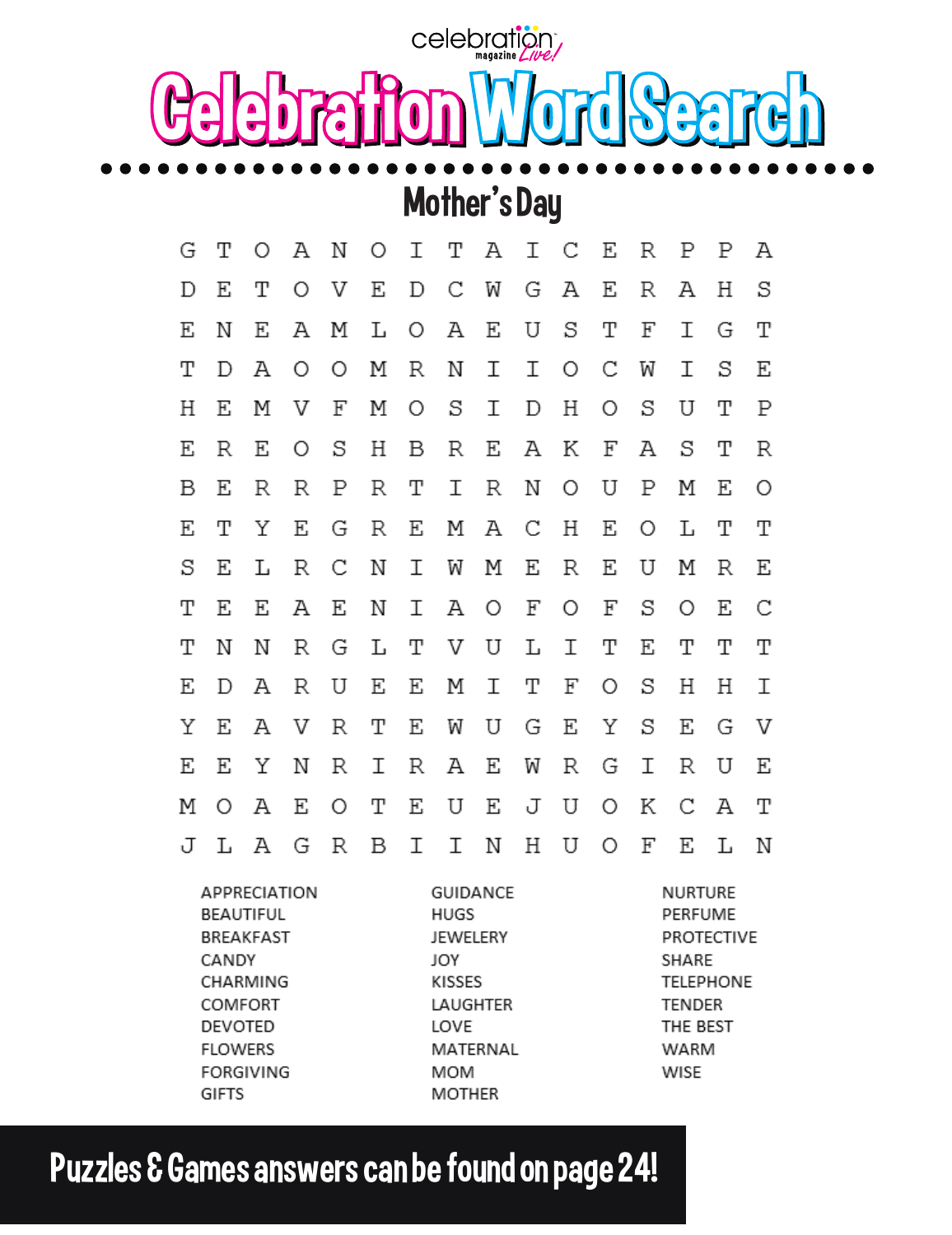#### **Puzzles & Games** Crossword Puzzle Number 1 https://onlinecrosswords.net/2544 **OnlineCrosswords.net** This is the Daily Crossword Puzzle **#1** for **Mar 19, 2021**

#### **Across**

- . Movie mutt
- . Virus prefix
- . Imbibes slowly
- . Use a blender, in a way
- . Nail anagram
- . College credit
- . Surface extents
- . It may get the brush-off
- . Barker of filmdom
- . Focal point of a weighty matter?
- . It takes things to the extreme
- . Preschooler
- . Took much too much, briefly
- . Bender
- . "Casablanca" character
- . Certain leather source
- . Linebacker Junior
- . Reader (former
- magazine name)
- . Boy toy
- . Focal point of the
- politically moderate?
- . Find diverting
- . Natural table
- . Some old laptops
- . Job listing letters
- . Tail end
- . They're inhuman
- . Gas or elec., e.g.
- . Alphabetic run
- . Fleur-de-\_\_\_
- . Focal point of a politician?
- . Lovers' place
- . Small and weak
- . Played-out
- . Slight interruption
- . Emmy-winning Falco
- . Available for occupation
- . Turkeys
- . Weightlifters' iterations
- . Despots

| 1  | 12 | 3  | 4  | 5  |    | 6  | 7  | 8  | 9               |    | 10 | 11 | 12 | 13 |
|----|----|----|----|----|----|----|----|----|-----------------|----|----|----|----|----|
| 14 |    |    |    |    |    | 15 |    |    |                 |    | 16 |    |    |    |
| 17 |    |    |    |    |    | 18 |    |    |                 |    | 19 |    |    |    |
| 20 |    |    |    |    | 21 |    |    |    |                 | 22 |    |    |    |    |
| 23 |    |    |    | 24 |    |    |    |    | $\overline{25}$ |    |    |    |    |    |
|    |    |    | 26 |    |    |    | 27 | 28 |                 |    |    | 29 | 30 | 31 |
| 32 | 33 | 34 |    |    | 35 | 36 |    |    |                 | 37 | 38 |    |    |    |
| 39 |    |    |    | 40 |    |    |    |    | 41              |    |    |    |    |    |
| 42 |    |    |    |    |    | 43 |    |    |                 |    | 44 |    |    |    |
| 45 |    |    |    | 46 | 47 |    |    |    | 48              | 49 |    |    |    |    |
|    |    | 50 | 51 |    |    |    |    | 52 |                 |    |    | 53 | 54 | 55 |
| 56 | 57 |    |    |    |    | 58 | 59 |    |                 |    | 60 |    |    |    |
| 61 |    |    |    |    | 62 |    |    |    |                 | 63 |    |    |    |    |
| 64 |    |    |    |    | 65 |    |    |    |                 | 66 |    |    |    |    |
| 67 |    |    |    |    | 68 |    |    |    |                 | 69 |    |    |    |    |

### **Down**

- . Maneuvering room
- . Antidotes
- . Word separating
- looks and everything
- . Entree item, often
- . It carries the words "Rey de Espana"
- . Shell out
- . Babe in the woods
- . Soft bell sound
- . Emcees' deliveries
- . Charmingly
- sophisticated
- . What employee
- . "Kalifornia" star
- . Dog show command
- . Noxious elephant,
- e.g.
- . Poor Richard's forte
- . One of the martial arts
- . Extrapolate
- . "I'm game!"
- . The good earth
- . Reebok competitor
- . Hook hand
- . One in Hanover
- . More than recessed
- . 1970s TV detective
- . Bearded bloom
- . Type of poetry
- . In the altogether . Quick cut

. Iron follower

. The Santa Maria

. Expression of

. One not getting ar

. They may appear

. Bizet opera prieste . alia (among otl

. Printers' retentions

. Home of Iolani Pala

landed here

reception

lids

things)

disapproval . Is overrun

- . Some still-life
- subjects

theft is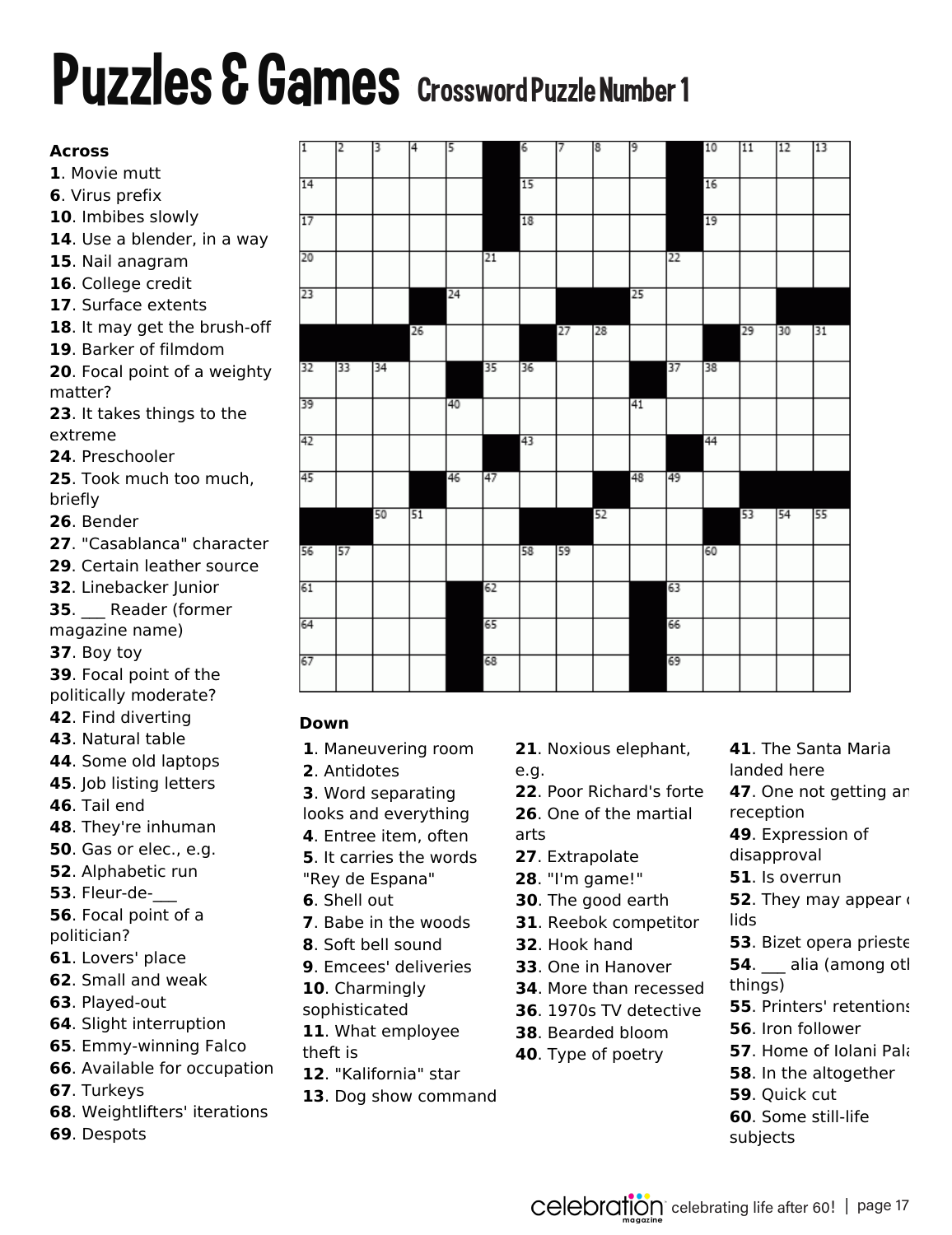# Puzzles & Games

Sudoku Puzzle - 1 Sudoku Puzzle - 2

| $\sqrt{8}$     |                |                | $\overline{2}$ | 6              |                |                |                | $\overline{4}$ |
|----------------|----------------|----------------|----------------|----------------|----------------|----------------|----------------|----------------|
|                | 1              |                |                | 8              | 3              |                | 6              | $\overline{2}$ |
| $\overline{2}$ | 6              |                | $\overline{7}$ | 4              |                |                |                |                |
|                |                | 6              |                | $\overline{7}$ | 8              | $\overline{c}$ |                |                |
|                |                | $\overline{4}$ |                | 3              | $\overline{2}$ |                | 8              |                |
|                | $\overline{2}$ |                |                |                | 9              |                |                | 7              |
| $\overline{7}$ | 4              |                |                | 1              | $\overline{6}$ |                | $\overline{2}$ |                |
|                | 3              |                | 8              |                | $\overline{4}$ |                | $\overline{7}$ | 1              |
|                |                | 1              |                | $\overline{2}$ | 7              |                |                | 6              |





page 18 | Celebration celebrating life after 60!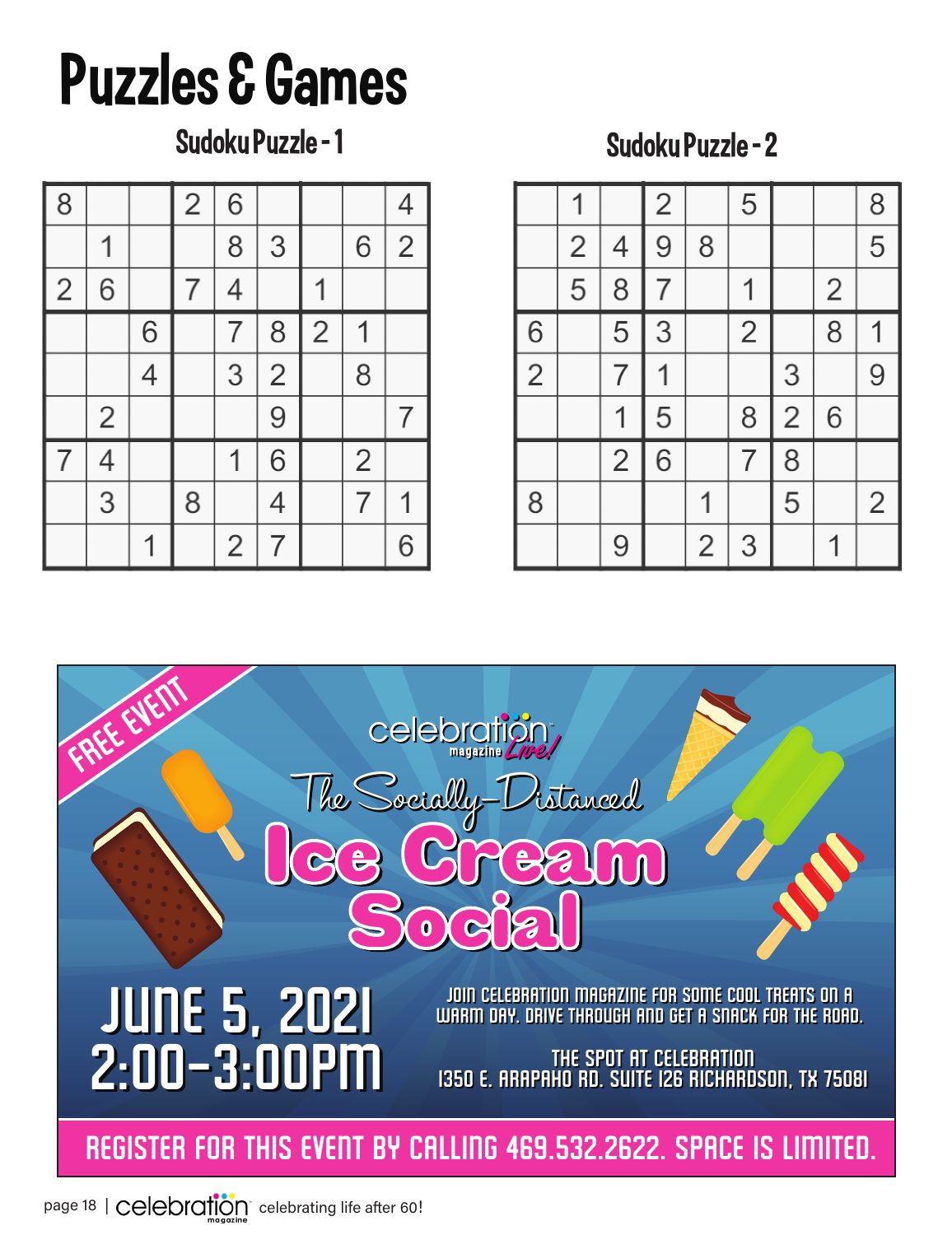# Puzzles & Games

#### Crossword Puzzle - 2 This is the Daily Crossword Puzzle **#3** for **Mar 19, 2021**

#### **Across**

- . That left over
- . Gives everything away
- . Comply
- . She performed with Duke
- . Olive family member
- . Popular moisturizer ingredient
- . Slayer of Adonis
- . Like some angles
- . Phoenix squad
- . Like late-breaking news
- . Places to drill
- . Onion covering
- . A sucker holds it
- . Progenitor
- . Cigar or crown
- . Feathered stole
- . Place to practice driving
- . Christmas drinks
- . Some desserts
- . Guitar part
- . Take the silver?
- . Wily
- . Like a Poe tale
- . Spielberg soldier
- . Leia's love
- . Cardinal point
- . Sports summary
- . Quickly approaching
- deadline

. Chester Arthur's middle name

- . Newscaster Couric
- . Site of Perry's victory,
- 
- . It may be read before dinner
- . Spiral-horned antelope
- . "The Lion King"
- character
- . Little bits of land
- . Schedule snag
- . Former news org.

| $\overline{1}$ | 12 | 3  | 4  |    | 5  | 6  | 17 | 8  | 9  |    | 10 | 11 | 12 | 13 |
|----------------|----|----|----|----|----|----|----|----|----|----|----|----|----|----|
| 14             |    |    |    |    | 15 |    |    |    |    |    | 16 |    |    |    |
| 17             |    |    |    |    | 18 |    |    |    |    |    | 19 |    |    |    |
| 20             |    |    |    | 21 |    |    |    |    |    | 22 |    |    |    |    |
| 23             |    |    |    |    |    |    | 24 |    |    |    |    | 25 | 26 | 27 |
|                |    |    | 28 |    | 29 | 30 |    |    | 31 |    | 32 |    |    |    |
| 33             | 34 | 35 |    | 36 |    |    | 37 | 38 |    |    | 39 |    |    |    |
| 40             |    |    | 41 |    |    |    |    |    | 42 | 43 |    |    |    |    |
| 44             |    |    |    |    |    | 45 |    |    |    |    |    | 46 |    |    |
| 47             |    |    |    | 48 | 49 |    |    | 50 |    |    | 51 |    |    |    |
| 52             |    |    |    | 53 |    | 54 | 55 |    |    | 56 |    | 57 | 58 | 59 |
|                |    | 60 | 61 |    |    |    |    | 62 | 63 |    |    |    |    |    |
| 64             | 65 |    |    |    | 66 |    |    |    |    |    | 67 |    |    |    |
| 68             |    |    |    |    | 69 |    |    |    |    |    | 70 |    |    |    |
| 71             |    |    |    |    | 72 |    |    |    |    |    | 73 |    |    |    |
|                |    |    |    |    |    |    |    |    |    |    |    |    |    |    |

### **Down**

- . Refute
- . Avoid a big wedding
- . Terrace stone,
- perhaps
- . Some picture cards
- . Rainy day feeling
- . Tiny parasites
- . Reunion folks
- . It's a dyeing art
- . Affording a view
- . Kiln for drying hops
- . Social registers
- . Longest division of geological time
- . No alternative?
- . Show place
- . Numero ---
- . Sabrina, Jill or Kelly
- . Long-winded
- . "Norma ---"
- . Destinies
- . Genetic stuff
- . Banana cluster
- . Gig for Domingo
- . State of being in
- control
- 
- 
- 
- 
- . Likable candidate of
- the past
- . Certain vote
- . --- Boothe Luce
- . Sitting and singing site
- . Removed, as a tooth
- . Latest
	- . Unoriginal
	- . Comprehensive
	- . About the time of
	- . Prima donna's
	- repertoire
	- . Jury members
	- **61.** Difficult responsibilit
	- . A Sinatra
	- . Lamarr of "Samson and Delilah"
	- . "I --- Rock" (Simon
	- and Garfunkel hit)
	- . Gift in Maui

## Puzzles & Games answers can be found on page 24!

- -
	-
	- . Fetched
	- . Wide-spouted
	- pitcher